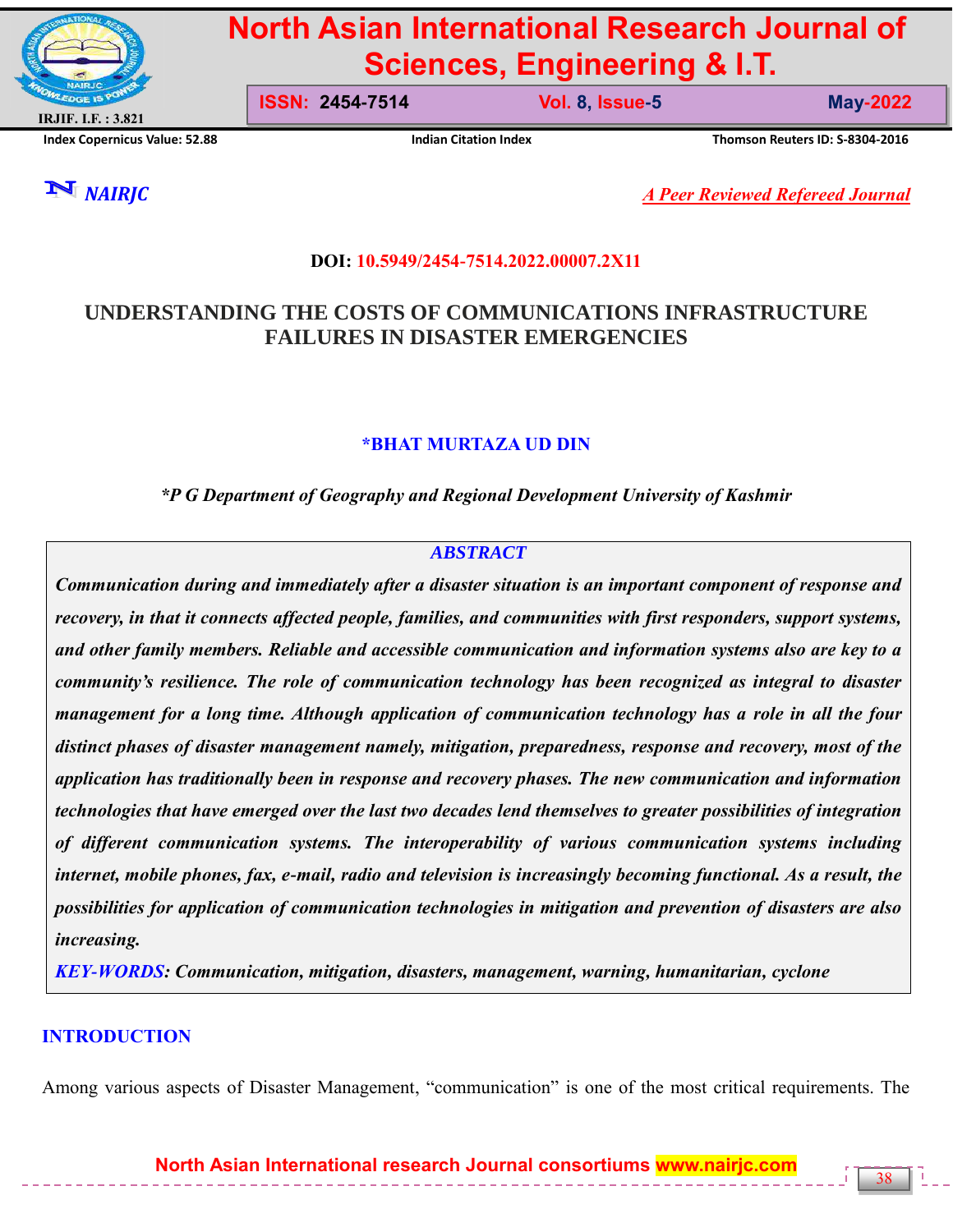word "communicate" implies conveying of thoughts, ideas, warnings, instructions, orders, command, knowledge and information. In the context of disaster management, fail-safe communication is vital during a wide range of actions, from the significant phase of "preparedness" to impart knowledge and information (mass education and public awareness), warning of impending threat of disaster, calling various resources and intimation to authorities and conducting disaster management in general.

## **COMMUNICATION: MEANING AND CONCEPT**

The word "communication" holds a very significant place in all walks of human life. A person is an element of society, nation and the world and cannot live his or her in isolation. He or she has to interact with his or her fellow human beings.

There are two distinct facets of communication; one is the physical one where we use a variety of means using ever progressing technology. Due to modern technology and use of Satellites we broadcast television programmes all over the world. Satellite phones and internet have added new dimensions to global and almost prompt communication. Thus there is no lacking of any type of Hi-Tech. means to communicate. Media (print and electronic) serve as credible and influential agents of communication.

The other aspect which is far more important is the conceptual one. It is necessary to ensure that recipient of communication understands the contents of the message being taken and that he responds to it in the desired manner. This apparently simple requirement carries behind it Herculean efforts of thorough knowledge, clarity and conciseness. The originator must realize the capacity and capability of the receiver to appreciate the message and to react correctly. Thus, content and clarity have to be the essential features of the message being communicated. The content has to be specific, to the point, brief and couched in simple, understandable and clear language with no vagueness. Thus in its modern concept "communication" transcends its traditional meaning of transmission of message but includes the quality of the message itself especially the content, conciseness and comprehensibility.<sup>1</sup>

## **THE IMPORTANCE OF COMMUNICATIONS WHEN DISASTER STRIKES**

Ericsson is celebrating 20 years of Ericsson Response, a program that provides connectivity to humanitarian workers dealing with natural disasters and medical emergency relief efforts. We take a look at how connectivity is at the heart of humanitarian response. In 2000, a group of Ericsson volunteers had an audacious idea. They already understood the power of communication technology and the role it could play during a disaster in a way no one else did. Today, this may seem obvious, but it wasn't then. To provide some context, at the time I was using an Ericsson

**North Asian International research Journal consortiums www.nairjc.com**

 1 https://www.preservearticles.com/environment/importance-of-proper-communication-in-disaster-preparedness-and-mitigation/1710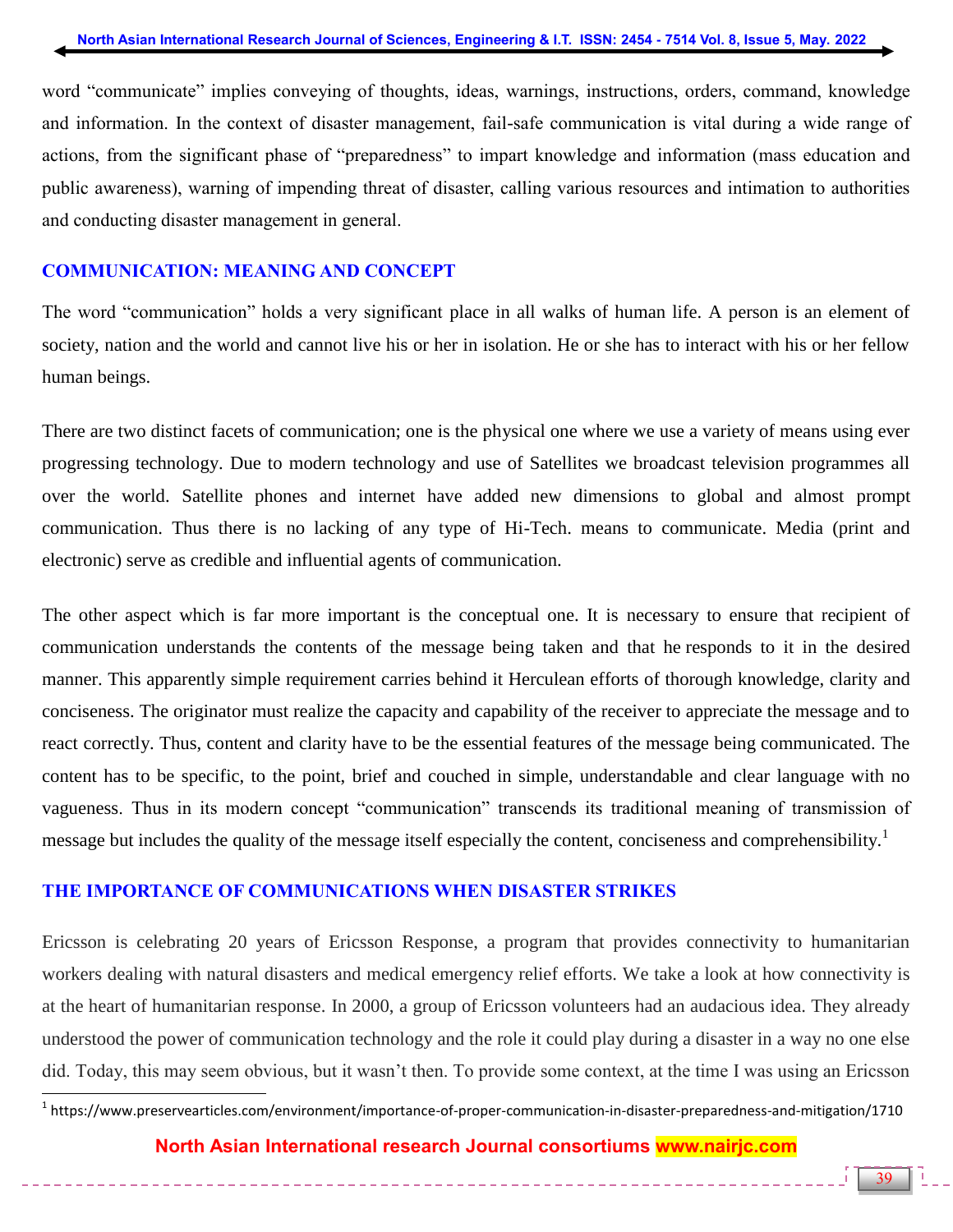T28 flip phone with voice and texting only – and it was a full seven years before the smartphone took off and mobile internet became a central part of our daily lives.

These volunteers realized that they could provide invaluable assistance to humanitarian workers – that the ability to connect within and outside of a disaster zone would allow them to do their jobs more effectively and ultimately save lives. They started [Ericsson Response,](https://www.ericsson.com/en/about-us/sustainability-and-corporate-responsibility/digital-inclusion/humanitarian-response) an emergency relief program that focuses on providing connectivity to humanitarian workers in the field.

### **CREATING A ROLE FOR HUMANITARIAN COMMUNICATION**

Over the past 20 years, Ericsson volunteers have participated in more than 50 missions in 40 countries around the world. This includes natural disasters like Hurricane Maria on the islands of Dominica and Puerto Rico as well as Cyclone Idai in Mozambique. But it also includes medical emergencies like the Ebola crisis in West Africa and protracted crises in places like South Sudan, Central African Republic and the Democratic Republic of the Congo. Ericsson Response is a stand-by partner to the United Nations World Food Programme (WFP) and a partner of the Emergency Telecommunications Cluster (ETC), a global network of organizations led by the WFP that provides communications in disaster situations. The ETC is on the scene and provides vital security communications services and voice and internet connectivity within 48 hours of a disaster. Our volunteers literally drop everything to be there.<sup>2</sup>

#### **IMPORTANCE OF DISASTER MANAGEMENT**

 $\overline{a}$ 

Disaster is a sudden, calamitous and unfortunate event that brings with it great damage, loss, destruction, and devastation to human life as well as property and also hampers the on-going developmental projects in a particular area being affected by the disaster. A disaster has been defined in many ways; World Health Organization has defined disaster as any sudden occurrence of the events that cause damage, ecological disruption, loss of human life, deterioration of health and health services, on a scale sufficient to warrant an extraordinary response from outside the affected community or area. Disaster management is very important to survive in the case of a natural or a major man-made disaster and can be defined as the organization and management of resources and responsibilities for dealing with all humanitarian aspects of emergencies, in particular, preparedness, response, and recovery in order to lessen the impact of a sudden disaster.

<sup>&</sup>lt;sup>2</sup> https://www.ericsson.com/en/blog/2020/5/importance-of-communications-when-disaster-strikes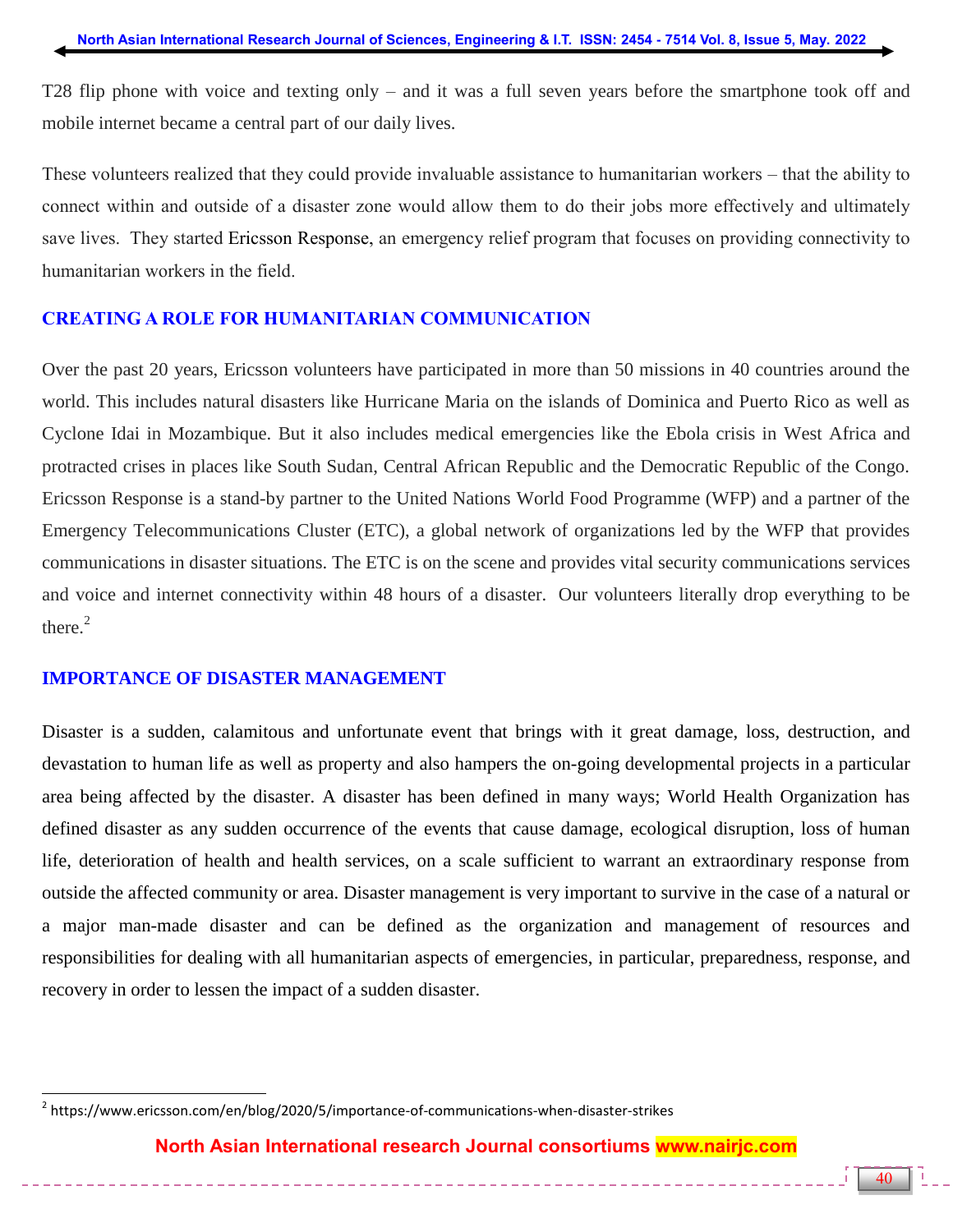The damage caused by disasters is immeasurable and varies with the geographical location, climate and the type of the earth surface/degree of vulnerability. At times there can be disasters where there is no loss of human life and at times these can also cause a huge loss of life and property. This influences the mental, socio-economic, political and cultural state of the affected area. A disaster can be caused by human activities or due to some natural changes. Disasters are events that are unpredictable most of the times. It is important for any government, state or community to manage disasters by being prepared for it in advance. The government provides legislation, allocates resources and does the rational planning and sustainable development. Disaster management and planning is a key part of government work and an issue to be taken up seriously by the concerned authorities.<sup>3</sup>

# **TYPES OF DISASTERS**

There are many types of disasters and can take different forms. However, all these can be broadly classified into the following three categories:

- o Natural Disasters
- o Human-made or Technological Disasters
- o Complex Emergencies



# **TYPES AND EFFECTS OF DISASTERS**

 $\overline{a}$ <sup>3</sup> https://targetstudy.com/articles/importance-of-disaster-management.html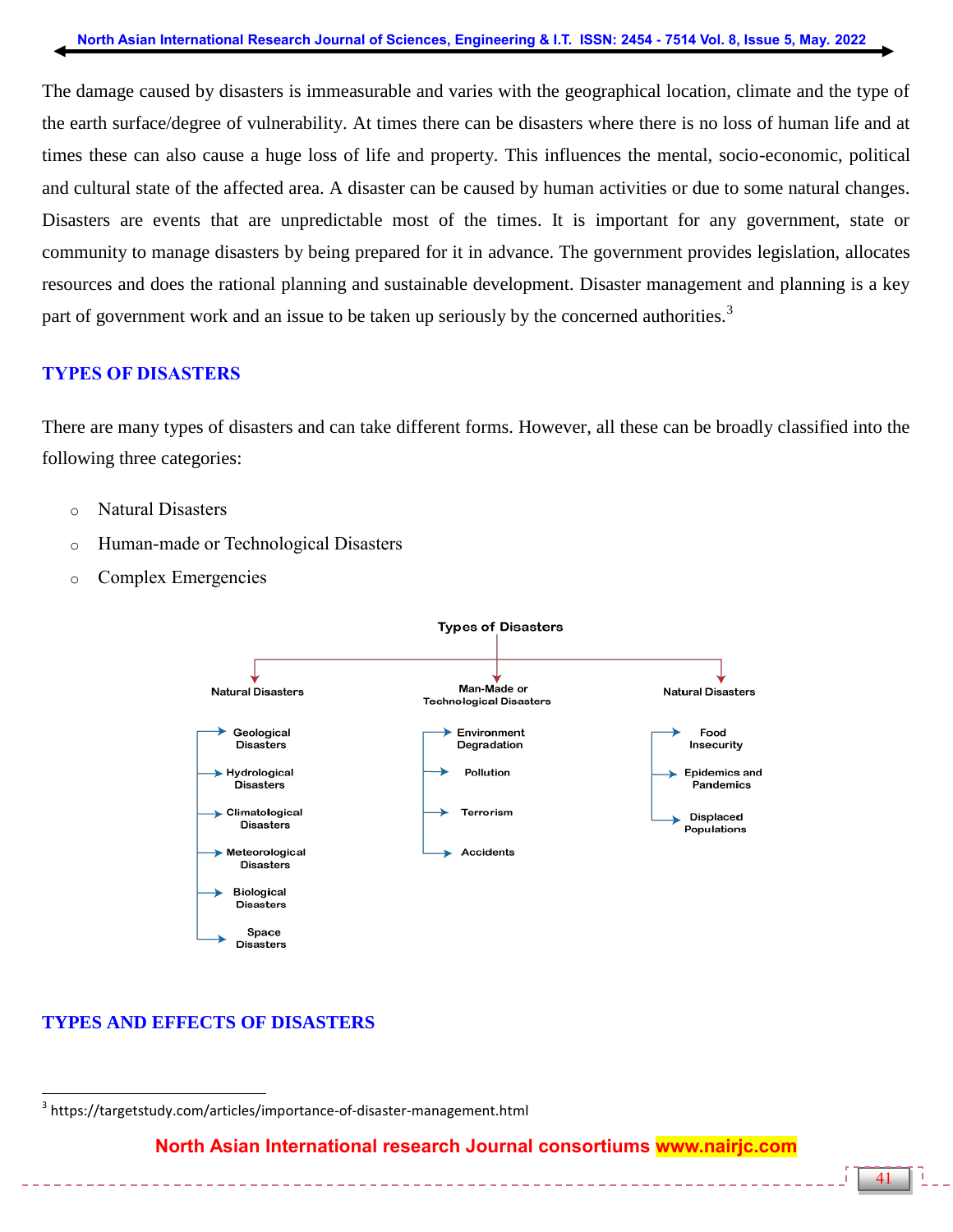Different types of disasters are distinguished in terms of their nature and extent of impacts. The following are the major types of disasters that are commonly encountered: • Earthquake, • Volcanic eruption, • Tsunami, • Tropical cyclone (typhoon, hurricane), • Flood, • Landslide, • Bushfire (or wildfire), 2 • Drought, • Epidemic, • Major accident, and • Civil unrest. Disasters like earthquakes, hailstorms, avalanches, landslides, etc. occur quite suddenly. Similarly, floods and cyclones occur with some element of .warning yet their occurrence is confined to a short duration.

Drought, on the other hand, spans over a much longer time-frame and its adverse impact will be on the economic activities of people and on the life of an area. The effects are more of a long-lasting nature. Natural disasters may be broadly grouped into major and minor types depending upon their potential to cause damage to human life and property. The disasters like earthquakes, volcanic eruptions, droughts, floods and cyclones could be regarded as major types. The disasters like hailstorms, avalanches, landslides, fire accidents, etc. whose impact is localised and the intensity of the damage is much less than the others may be categorized as minor disasters. Minor disasters like hailstorms, avalanches, landslides and forest fires also occur without any appreciable degree of warning. Almost all of them cause damage to properties and lives. However, areas prone to be affected by such disasters could be identified. Certain precautionary measures could also be taken in the context of potential threat requiring general awareness and preparedness for appropriate responses on the part of the local administration. In addition to these, wartime civil defense or protection measures are also coming under this concept. General Effects of Disasters The typical effects of disasters may be one or more of the following: • Loss of life, • Injury, • Damage to and destruction of property, • Damage to and destruction of plantations and crops, • Disruption of production, • Disruption of lifestyle, • Disruption of transport • Loss of livelihood and occupation to people • Disruption to essential services like electricity, water supply and gas supply, • Damage to national infrastructure • Disruption of communication and other networks • Disruption to government systems and schemes, • Shortage of food resources • Spreading of diseases • National economic loss, and • Sociological effects and • Psychological after effects.<sup>4</sup>

## **COMMUNICATION CHALLENGES DURING PAST DISASTERS**

- Communication is very important in managing both natural and human made disasters.
- Damage to communications infrastructure, together with electricity supply exacerbated difficulties in carrying out response and recovery efforts during previous disasters that include floods, cyclones, cholera epidemics and road traffic accidents.

4 https://www.researchgate.net/profile/A-

 $\overline{a}$ 

Balasubramanian/publication/309782796\_Types\_of\_Disasters/links/58c7494d458515478dc11de3/Types-of-Disasters.pdf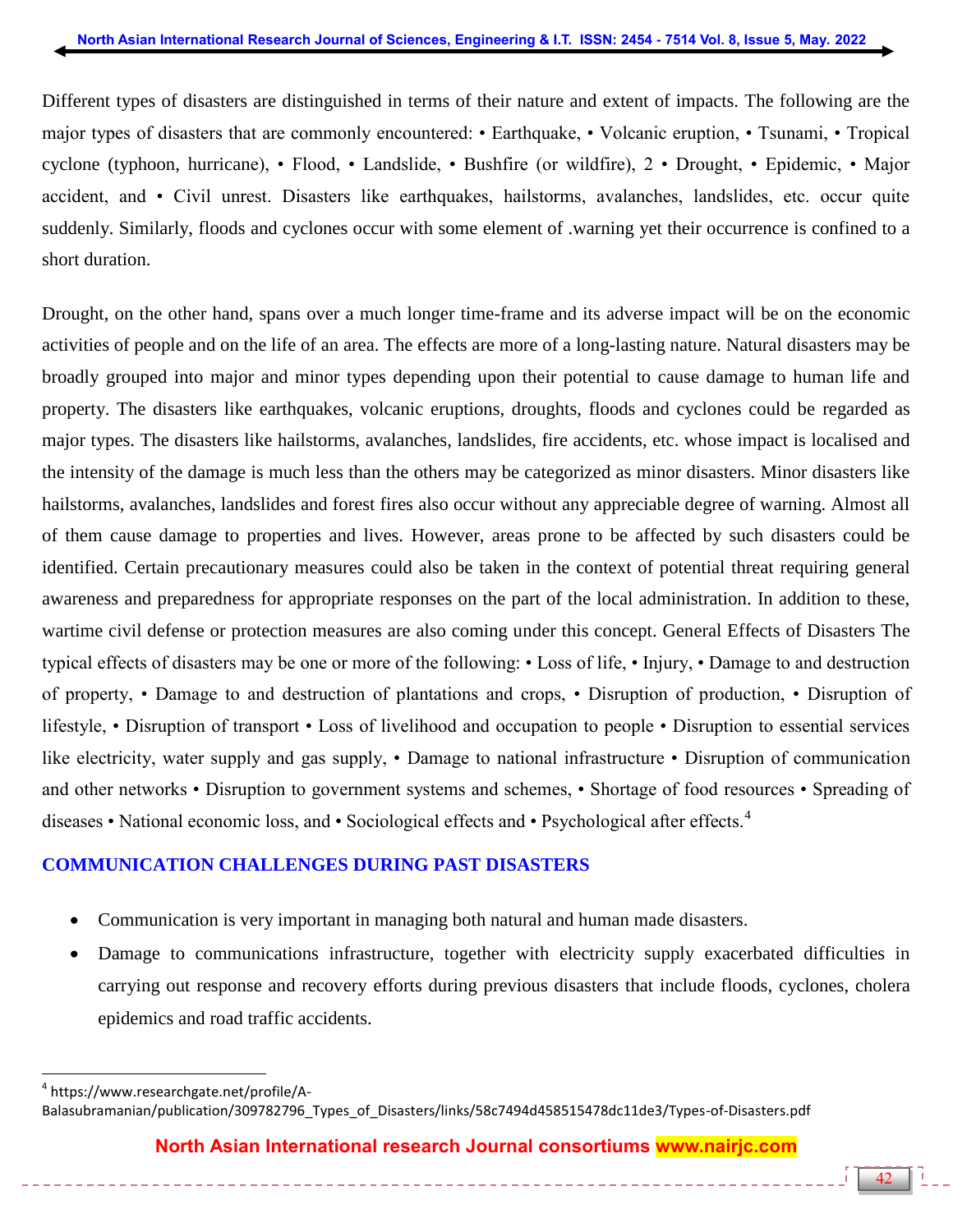- Some disasters are inevitable but the sufferings can be minimized by proper information management and effective early warning systems.
- Effective communication should ensure dissemination of timely, accurate and understandable warning to populations at risk and political authorities.
- Should facilitate appropriate response measures so as to minimise loss and damage
- Communication is important in almost all phases of the disaster management process. Mitigation Preparedness Early Warning Relief Rehabilitation Reconstruction<sup>5</sup>

# **NATURE OF INFORMATION**

- Early warning information about pending disasters
- distress calls /nature of emergency
- Response activities
- Needs assessment reports,
- Press releases
- Situation reports
- Assistance required
- Number affected etc.

# **OUR MEDIA OF COMMUNICATION**

- Telephones (Land lines)
- Fax machines
- Mobile phones
- HFR ZRP,
- Red Cross
- Internet facilities
- Electronic media
- Print media
- Word of mouth,
- Pamphlets,

 $\overline{a}$ 

<sup>5</sup> https://www.itu.int/en/ITU-D/Emergency-Telecommunications/Documents/Zambabwe\_2011/Communication%20challenges%20during%20past%20disasters.pdf

# **North Asian International research Journal consortiums www.nairjc.com**

\_\_\_\_\_\_\_\_\_\_\_\_\_\_\_\_\_\_\_\_\_\_\_\_\_\_\_\_\_\_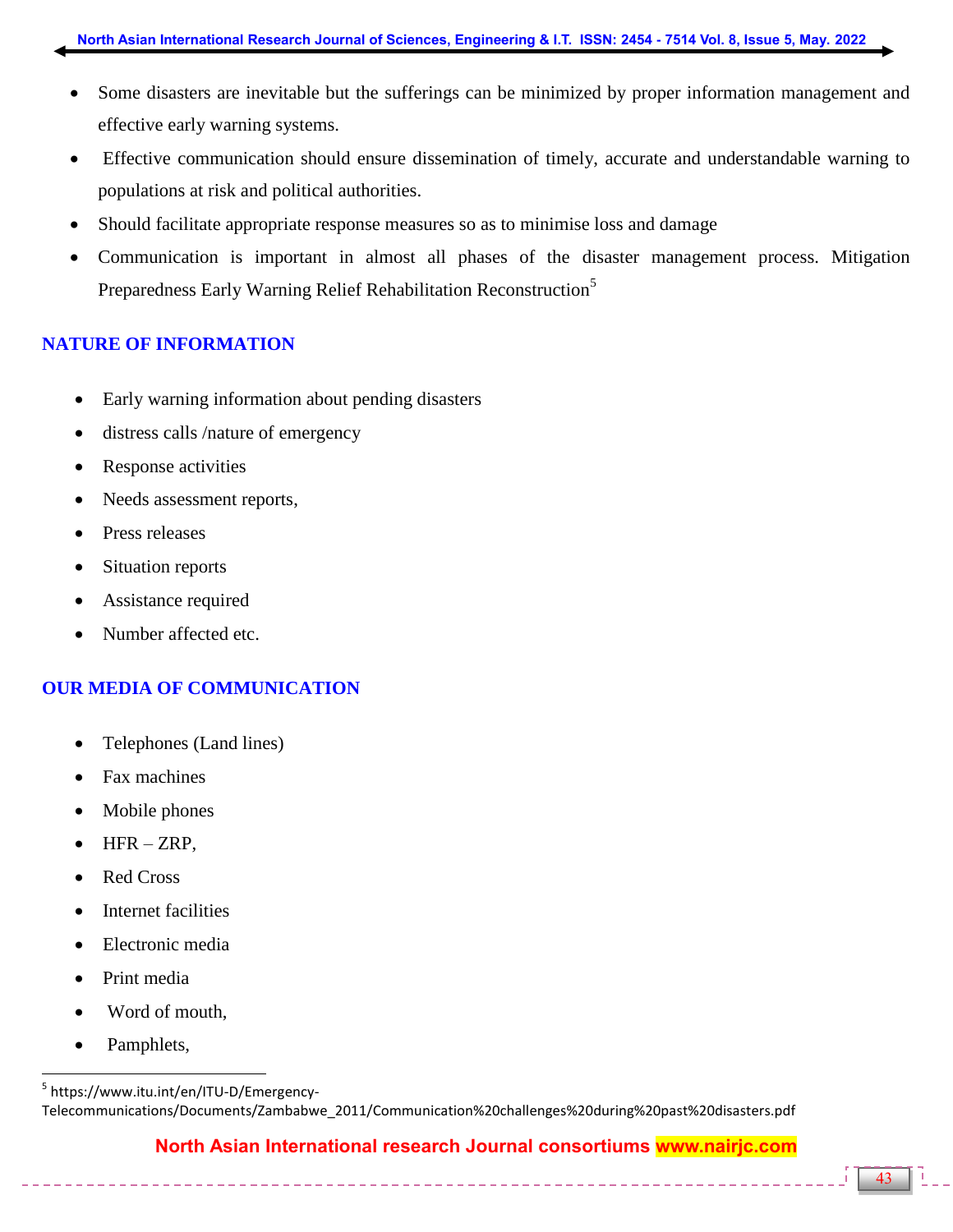Flyers

## **SIGNIFICANCE OF COMMUNICATION IN DISASTER PREPAREDNESS AND MITIGATION**

Whenever we talk of "Disaster" we invariably imply the following distinct phases:

(a) Preventive and preparedness measures for ensuring minimum adverse effects,

(b) Follow up actions in the event of occurrence of a Disaster, to handle the "Aftermath" and make all efforts to mitigate – i.e.. to minimize to reduce eventual losses/damage to Life and Property.

Unless we have "Communication" at its best in all the required forms we will not be in a position to deal with the above phases to our entire satisfaction. In the aftermath of a disaster, time counts and efficient communication at all levels decides the success of all efforts. It is therefore essential to critically examine the role – and need – of communication. The discussion that follows will critically examine the same in the above mentioned phases.<sup>6</sup>

## **COMMUNICATION DURING THE PHASE OF PREVENTIVE MEASURES**

An in-depth study of all probable causes of disasters likely to occur in the area is to be made, identifying all likely sources of disaster.

## Preparedness:

 $\overline{a}$ 

This is the most important phase. The state of Preparedness is to be reached to maximum efficiency to be effective. In this phase, all resources -their types and strength – are worked out, identified and are placed "on call" whenever situation so warrants. This phase requires high degree of dedication and cooperation of all resources. Resources imply police, firemen, medical personnel, transporters, volunteers and above all a sound communication system.<sup>7</sup>

## Immediately after A Disaster Occurs:

Communication, in all its forms, plays a most vital role in this phase. The prime requirement of this phase is to convey facts without creating any panic. Also, time element is of utmost importance. Even a minor delay caused due to incomplete or incorrect communications will add to the problem. The intimation of the occurrence of a disaster is to be given, in the laid down priority, to government officials, affected population and news media of all types. This becomes effective only when there are "Check Lists" at all levels and personnel are trained to act

 $^6$  https://www.power-technology.com/sponsored/the-costs-of-communications-failures-in-disaster-emergencies/ <sup>7</sup> https://martinlea.com/communication-problems-in-disaster-situations/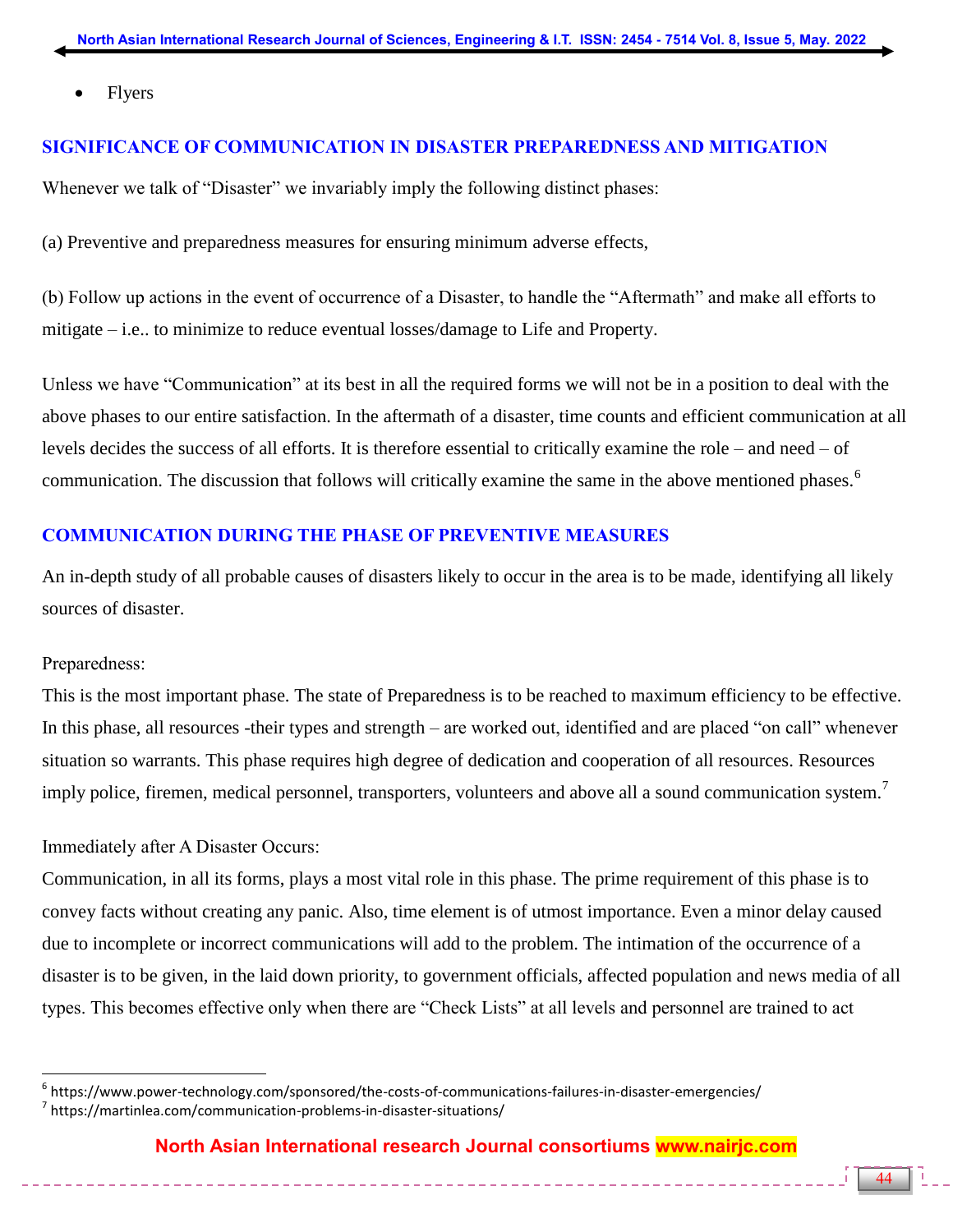strictly yet timely according to their respective check lists. In the absence of check lists, chaos will prevail disrupting the smooth responses at required levels.

## Aftermath:

Once the laid down actions get under way, the situation is brought to normal, i.e., the cause of disaster is "contained" or has passed away. While this is going on, regular progress of events is intimated to people through proper "media". The next action by concerned authorities, after normal life is restored, should be to carry ruthless audit of all events, critically analyze faults, weaknesses, lapses, and shortcomings together with impediments, if any is experienced, and introduce measures to overcome/remove them.<sup>8</sup>

It is implied in the above that only correct and efficient communication can (a) prevent occurrence of a disaster or reduce its impact, {b) reduce vital delays in aftermath and (c) in general decide the success of disaster management efforts.

## **TECHNIQUES OF COMMUNICATION**

Efficient communication needs hardware and software systems of considerable sophistication. It is obvious, therefore, that their use needs skills and techniques of high order. In the various phases of Disaster Management, where every minute and every effort are precious, it is the efficient and flawless communication which ensures the success of the operation.

Following are the broad areas where skilled communication is required:

- 1. Mass Education and Public Awareness.
- 2. Training of industrial personnel
- 3. Appraisal of Government Authorities
- 4. Information to Media

 $\overline{a}$ 

- 5. Use of Wireless set, and amateur radio (Ham)
- 6. Use of Telephones, Cell phones and satellite phones
- 7. Use of INTERNET including e-mail

A concerted effort is required to train every originator and each recipient in order to make the communication effective, so as to achieve the intended objectives.

 $^8$  https://afterthefireusa.org/disconnected-understanding-communication-system-failures-during-disasters/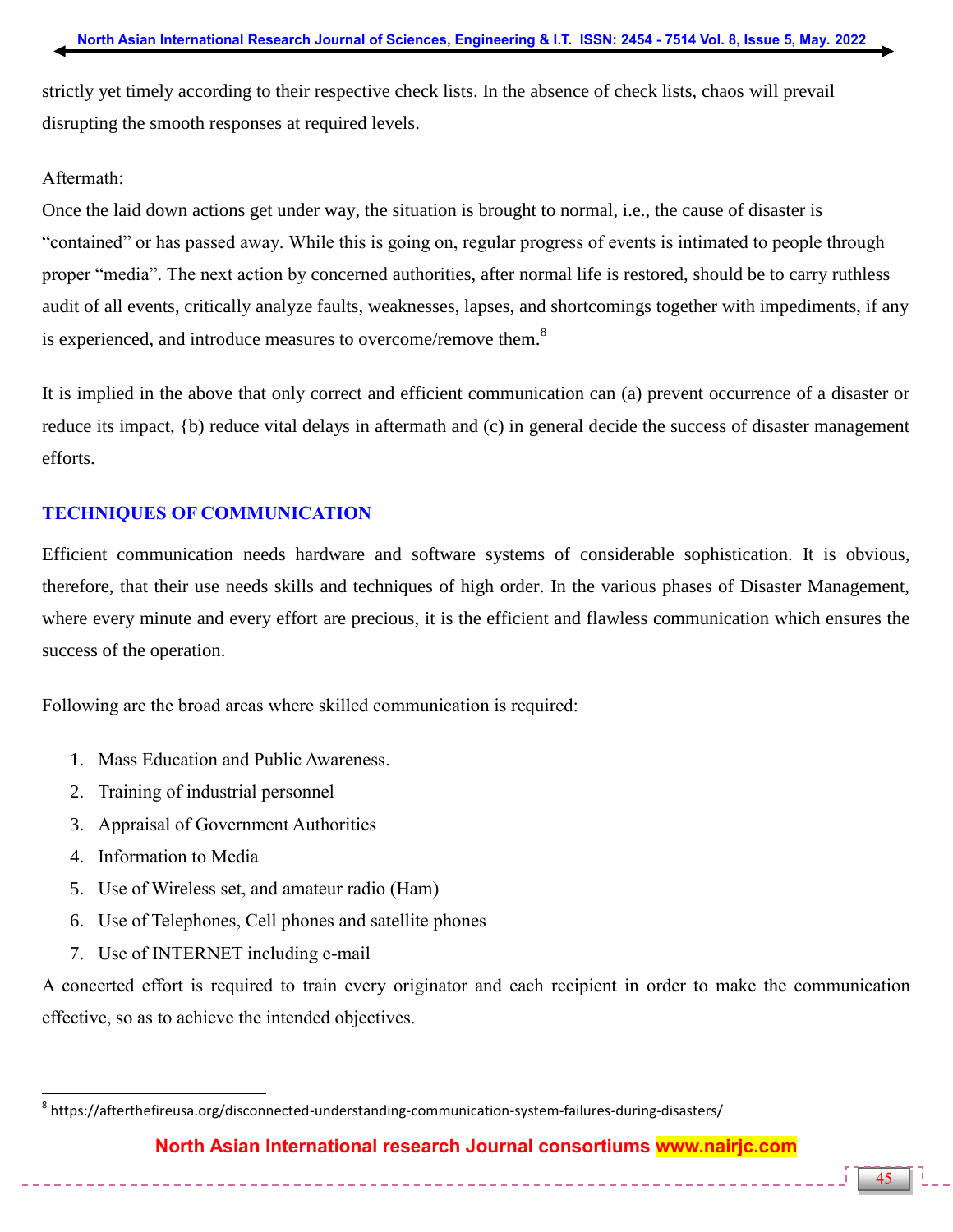#### **MODES OF COMMUNICATION**

With progressive Hi-Tech means a number of sophisticated equipment is being developed. A broad range of the means of communication is given at Annexure A. The point to note in this list is that hardly any existing mode will ever be obsolete despite inclusion of more modern methods.

Media (electronic and print) are very helpful in disaster management related communications. They serve as very useful conduit between the people and the disaster management personnel.<sup>9</sup>

#### **RECOMMENDATIONS**

Communities living in the disaster prone areas should be equipped with all-weather communication equipment for early warning and communication during periods of disasters Civil protection committees at all levels should be equipped with Faxes, Email and VHF Radios rather than depending on the telephones alone. Satellite radios can also be of help when the transmission towers of our traditional radio channels are damaged in a disaster.

#### **CONCLUSION**

In conclusion, all forms of disasters, whether man-made or natural, impact infants, children, and adolescents throughout the world. Effective and efficient interventions remain the cornerstone of sustaining a child's well-being while reducing untoward complications due to all forms of disasters. Having a deep understanding of pediatric physiology and pathophysiology is crucial to all levels of disaster diagnostics and therapeutics. All nurses and HCPs have an obligation to understand these principles and deliver excellent, compassionate care to the pediatric disaster victim.

#### **REFERENCES**

 $\overline{a}$ 

- 1. https://www.preservearticles.com/environment/importance-of-proper-communication-in-disasterpreparedness-and-mitigation/1710
- 2. https://www.ericsson.com/en/blog/2020/5/importance-of-communications-when-disaster-strikes
- 3. https://targetstudy.com/articles/importance-of-disaster-management.html
- 4. https://www.researchgate.net/profile/A-Balasubramanian/publication/309782796\_Types\_of\_Disasters/links/58c7494d458515478dc11de3/Types-of-Disasters.pdf

## **North Asian International research Journal consortiums www.nairjc.com**

<sup>9</sup> https://www.ncbi.nlm.nih.gov/pmc/articles/PMC7235629/